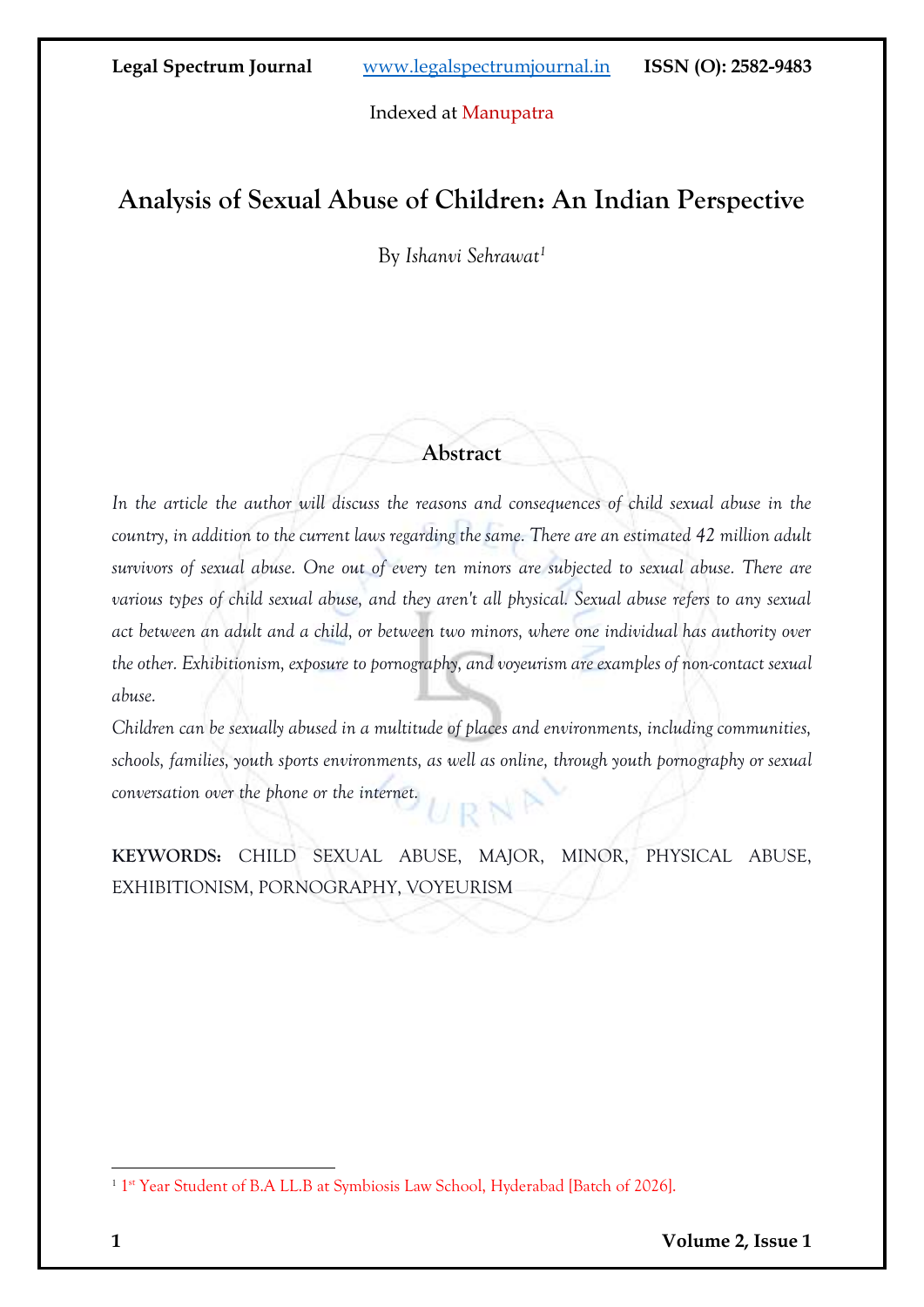## Indexed at Manupatra

## **Introduction**

Sexual behavior or a sexual act forced without consent is known as sexual abuse. It includes abuse of men, women, or children by any person. Sexual abuse is a widespread problem that occurs in any society which tolerates violent behavior and gender inequality. There are many types of sexual abuse, namely, sexual assault<sup>2</sup>, rape<sup>3</sup>, sodomy or unnatural sexual offense<sup>4</sup>, and incest.

Child sexual abuse is when any sexual act is performed with a child. India is home to 430 million children. Child sexual abuse cases, like many other societal challenges, are on the rise in our society. Children are susceptible, vulnerable, and easy to exploit at a tender age. It is not always the stranger that causes hurt, but sometimes the child's parents commit the wrongdoing. Children are considered the most critical asset; the nation's future depends on how they are brought up.

Fear, self-harm, mental and emotional harm, shame and guilt, post-traumatic stress disorder, suicide attempt, sexual health, physical health, abusive behavior, and sexually transmitted diseases are certain negative consequences of child sexual abuse. Because of the vivid memories of the past, the victim has trouble forming interpersonal and intimate relationships with others. It has been demonstrated that experiencing one episode of child sexual abuse is often associated with further sexual victimization.<sup>5</sup> The physical hurt and the mental injury leave immeasurable scars that cannot be removed.

The fundamental rights enshrined under the Constitution consist of several rights dedicated to supporting children and ensuring their protection. These fundamental rights cover fields like access to living a dignified life, justice, education, and security from child abuse. The Indian legislature has incorporated international conventions like the Convention of the Child's Rights into the Constitution. It requires that the states enact laws fulfilling the essence of the convention, as laid down by the Directive Principles of the State Policy in Part IV of the Constitution. Section 354, section 375, section 377, and section 509 of the Indian Penal Code, 1860, previously dealt with sexual offenses against children.

<sup>2</sup> Protection of Children from Sexual Offences Act, § 2(i), No. 32, Acts of Parliament, 2012 (India).

<sup>3</sup> Indian Penal Code, § 375, No. 45, Acts of Parliament, 1860 (India).

<sup>4</sup> Indian Penal Code, § 377, No. 45, Acts of Parliament, 1860 (India).

<sup>5</sup> 1 GAVIN ANDREWS ET AL., COMPARATIVE QUANTIFICATION OF HEALTH RISKS: GLOBAL AND REGIONAL BURDEN OF DISEASE ATTRIBUTABLE TO SELECTED MAJOR RISK FACTORS 1889 (World Health Organization 2004).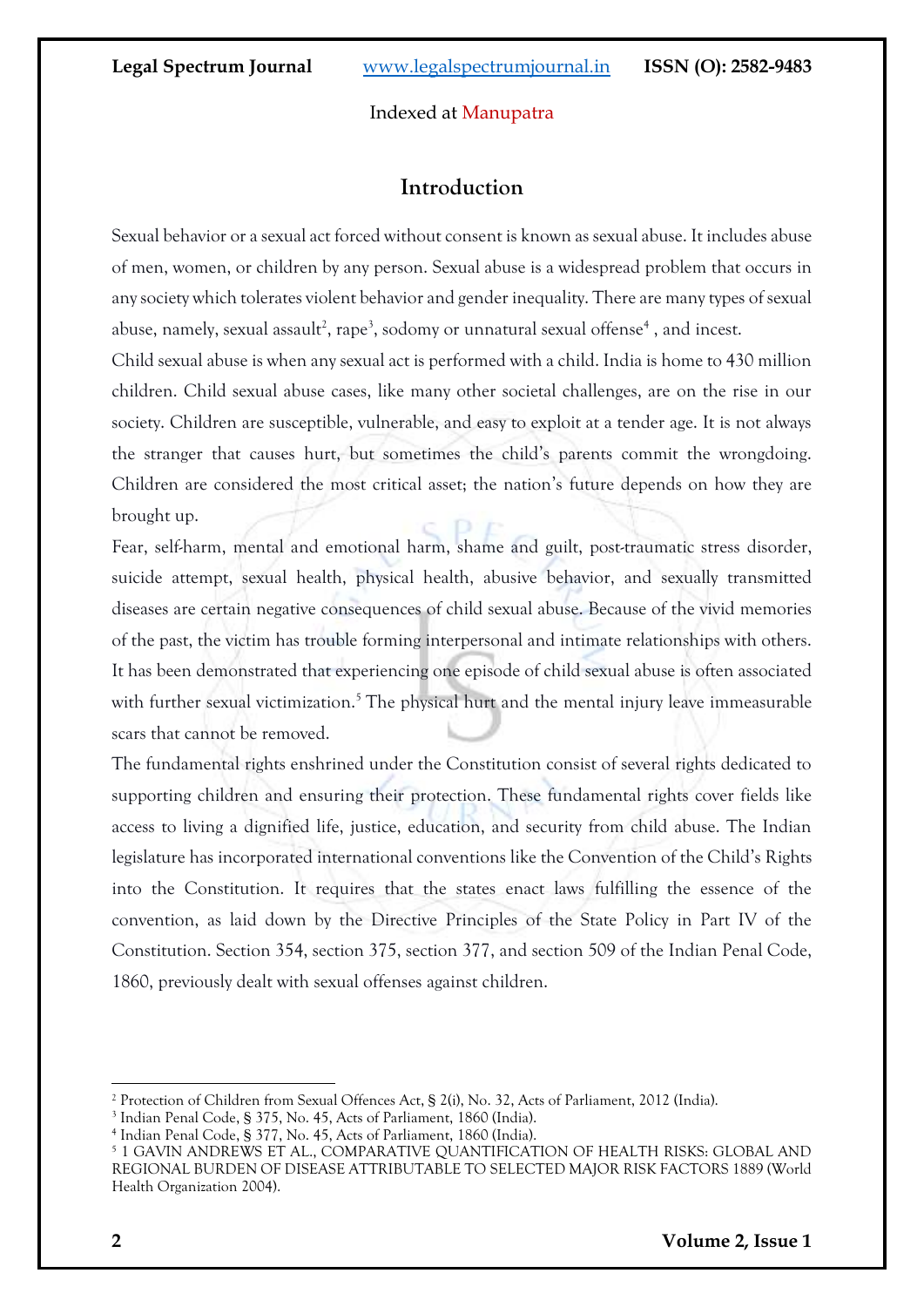## Indexed at Manupatra

## **Reasons for Sexual Abuse in Children**

The Indian culture has always been such that a child is constantly under the guard and care of adults. Furthermore, the adults apply physical force on youngsters to chastise them, believing that this is beneficial for their growth. Many studies show that it is not only single causes that are to blame for child sexual abuse, but that a combination of factors contributes to this heinous crime. These factors are as follows: poverty, exploitation, lack of education, poor health problem, homelessness, and unemployment.

Child labor is defined as the *exploitation* of children in moneymaking or domestic activities. Sexual harassment is occasionally a result of this exploitation as the adolescent is in his employer's custody and away from his loved ones. Exploitation isn't just about harassment or child labor; it also has an impact on a child's bodily and mental health, as well as his education, social development, and morality.

Youngsters with any mental illness, a learning incapacity, or a physical incapacity are more likely than others to disclose childhood sexual abuse.

Children who have been *homeless* are much more likely to have experienced sexual abuse. Some of them are children who have been sexually abused at a young age. Domestic violence, sexual assault, and other forms of relationship violence are common among these homeless children.

# **Consequences of Sexual Abuse in Children**

The influence of child sexual abuse and neglect in the physical, mental, behavioural, and cultural aspects is studied regularly. Mental implications might be seen in physical effects. Mental health difficulties lead to risky behaviors. Depression and anxiety, for example, may compel a person to smoke, drink, or use illegal medications. Long-term association with all of these poor habits can lead to major health problems, such as sexually transmitted illnesses, cancer, and a variety of other ailments. The physical effects are transient in some circumstances, but the grief and mental trauma that a kid experiences, has a long-term impact. The following are some of the consequences of child sexual abuse discovered by researchers: *self-harm, sexual health, fear, mental harm, guilt and shame, and abusive behavior.*

Sexual abuse frequently results in aggression toward oneself, such as self-blame, self-harm, and suicide. Individuals who were sexually assaulted as children are more likely to commit suicide than the general population.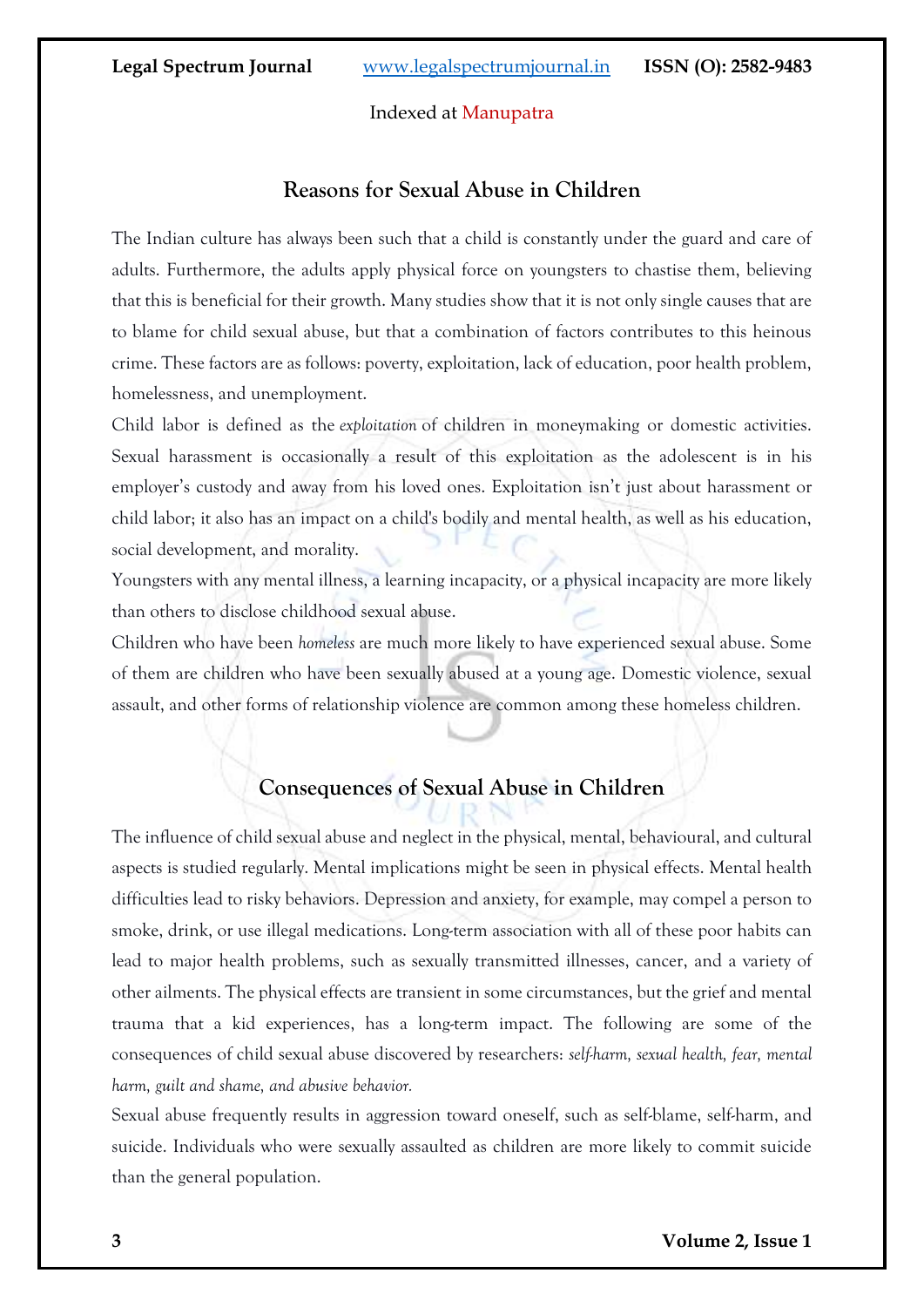## Indexed at Manupatra

Child Sexual abuse is such a repulsive deed that it shatters a child's mind, and as a result, the youngster lives in the shadow of terror and never escapes it. Most cases of such mistreatment of children are unreported due to children's fear of being taken away from their parents.

*Sexual health*: Being unambiguously manhandled as an adolescent, especially when the abuse isn't discovered, might lead to perplexing notions about relationships and sexual behavior. Victims of sexual assault face a variety of physical effects, including disease transmission and pregnancy.

*Mental harm*: These physical effects are in addition to the significant mental and emotional anguish caused by the exploitation. All of these sufferers face a variety of issues, including eating disorders, anxiety, depression, and attempted suicide.

In the majority of situations, the abuser can persuade the victim that it is due to his error. Some persistent abusers engage in the same offensive behavior over and over again. It causes scars on the victim's body and spirit, and he feels guilty and ashamed. He discovers it challenging to inform somebody about the abuse because of the remorse and humiliation. Such awful experiences, resulting from the abuse, can push him to commit suicide.

*Abusive behavior*: The victim's behavior deteriorates into abuse. He is unable to trust anyone, which creates a negative impact on both his present and future life. Approximately one-third of abused youngsters will go on to victimize their children.

## **Laws related to Sexual Abuse**

In India, there was no proper legal framework specifically for dealing with child sexual assault until 2012. Section 354 of the Indian Penal Code talks about "*assault or criminal force to woman with intent to outrage her modesty*", Section 375 talks about rape, Section 509 deals with anyone who intends to insult a woman's modesty through gesture, word, or deed, and Section 377 deals with unnatural offenses.

The Young Persons (Harmful Publications) Act of 1956 dealt with pornography. The act defines "Harmful publication" as any pamphlet, book, leaflet, magazine, newspaper, or other similar publication that contains stories told with or without the aid of pictures or entirely in pictures, stories depicting wholly or primarily- the commission of offenses; or violent acts or cruelty; or occurrences of a repulsive or horrifying nature; in such a way that the publication itself would tend to deceive a youth into whose hands it might fall, whether by inciting or inspiring him.<sup>6</sup>

<sup>6</sup> Young Persons (Harmful Publications) Act, § 2(a), No. 93, Acts of Parliament, 1956 (India).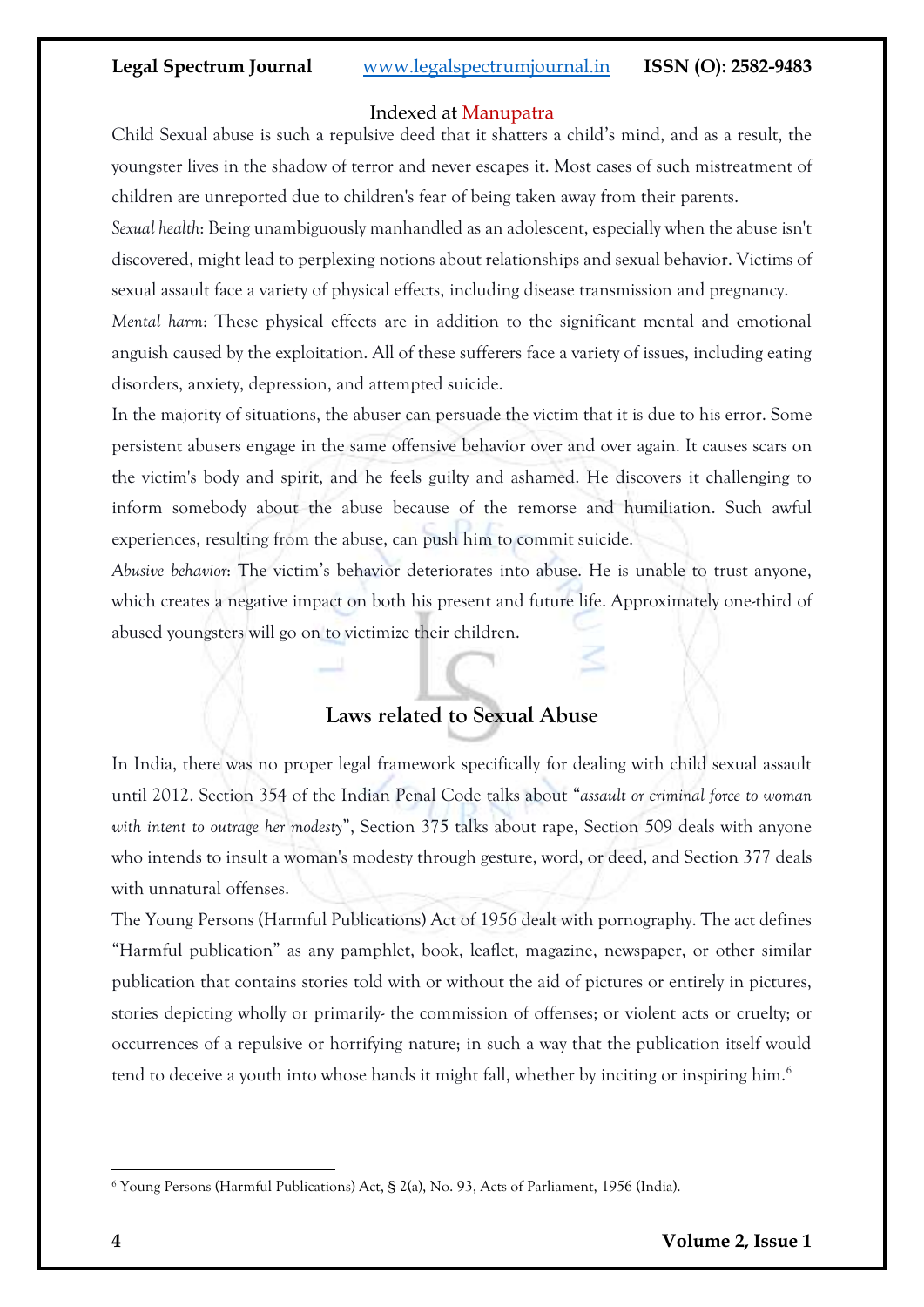### Indexed at Manupatra

The Protection of Children against Sexual Offences Act (POSCO) was approved by the Indian Parliament in 2012 for victims of child sexual abuse under the age of 18.<sup>7</sup> The Act was passed to defend minors from sexual assault<sup>8</sup>, harassment<sup>9</sup>, and pornography, as well as to establish Special Courts<sup>10</sup> for the trial of such crimes, and related concerns. The Act was revised in 2019 to include provisions for increased penalties for certain offenses to dissuade abusers and ensure that children have a safe, secure, and dignified upbringing.

The Act is gender-neutral and prioritizes the greatest benefits of the child as well as their wellbeing at all stages to guarantee the child's emotional health, intellectual, physical health, and social development. Individuals who traffic minors for sexual exploitation are also subject to the Act's amended provisions. The Act stipulates harsh punishments that are divided into tiers, depending upon the severity of the offense.

The Act includes provisions for Special Courts to conduct the trials for cases involving instances of child sexual abuse, with the best interests of the adolescent placed first at all stages of the legal process. Under the Act, the attempt to commit such an offense now carries a penalty of up to half the penalty imposed for the commission of the offense. The Act further stipulates that abetment of the wrongdoing is punishable in the same way as the commission of the offense.



Lastly, I would like to conclude by stating that child sexual abuse is a global issue, not just a problem of Indian society. It can have equally short and long-term implications, including cognitive problems, emotional problems, low self-esteem, social problems, educational challenges, and self-harm, as well as suicide. The sexual exploitation of the youngsters creates a negative impact on their life and damages their future. The majority of such incidents are recorded in families, schools, communities, on the street, and at work. Indian culture has always been such that a child is constantly under the protection and care of his or her parents, who use physical force to discipline children, believing that this is helpful for their development. Many victims are too young or defenseless to speak up about the abuse or guard themselves.

<sup>7</sup> Protection of Children from Sexual Offences Act, § 2(d), No. 32, Acts of Parliament, 2012 (India).

<sup>8</sup> Supra Note 2.

<sup>9</sup> Protection of Children from Sexual Offences Act, § 2(j), No. 32, Acts of Parliament, 2012 (India).

<sup>10</sup> Protection of Children from Sexual Offences Act, § 2(l), No. 32, Acts of Parliament, 2012 (India).